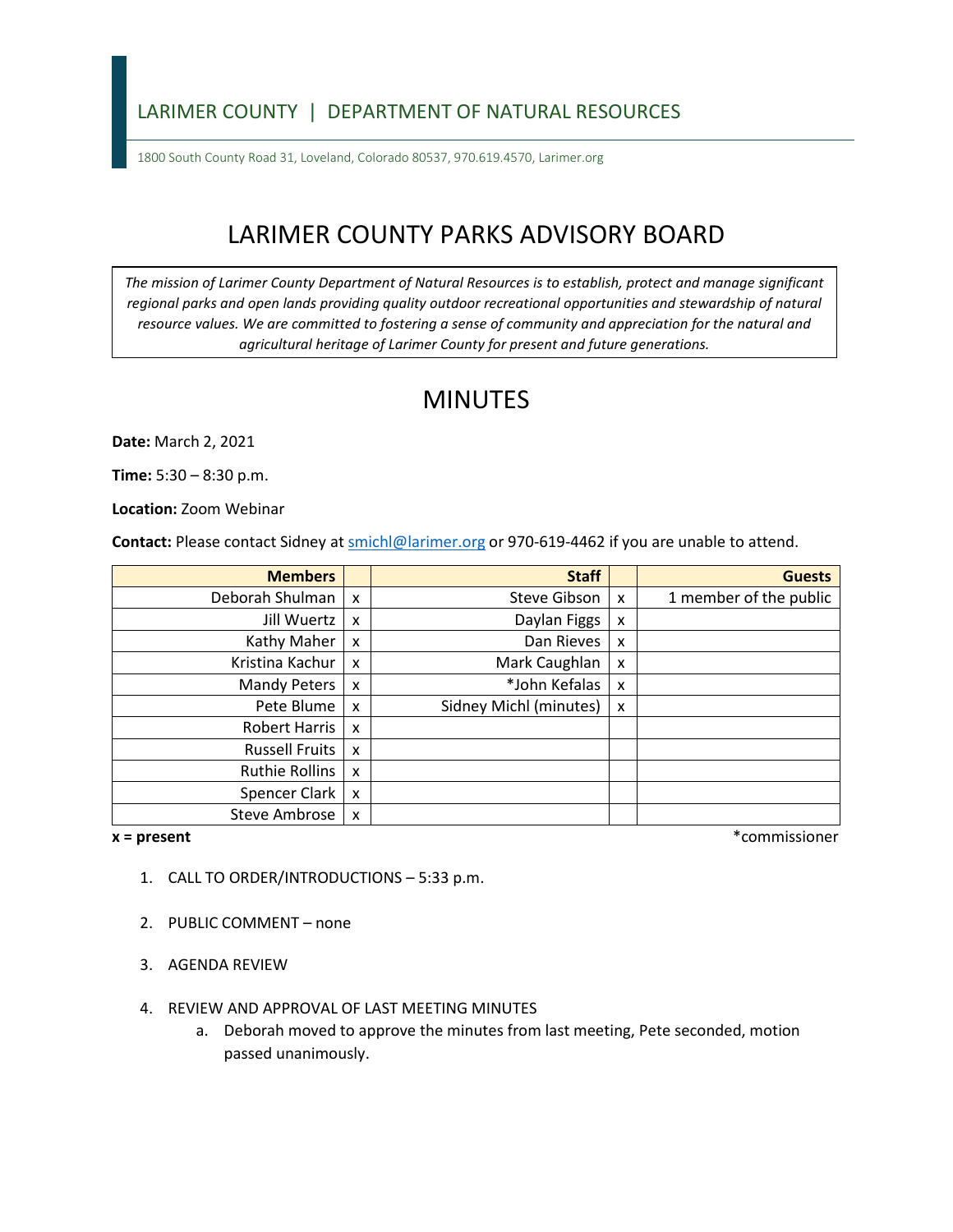#### 5. INFORMATION & ANNOUNCEMENTS

- a. Natural Resource events for this month: [larimer.org/naturalresources.](https://www.larimer.org/naturalresources)
- b. To sign up for Parks Advisory Board updates, go to [apps.larimer.org/subscriptions.cfm,](https://apps.larimer.org/subscriptions.cfm) enter your email, click "Subscribe," and check the "Parks Advisory Board" box.
- c. The Horsetooth Mountain Open Space Management Plan update is underway, the department will be meeting with the BOCC in March to discuss. Board members should email Daylan if they would like to be involved.

#### 6. UPDATES & REPORTS

- a. Park District updates Dan/Mark
	- i. Dan kudos to Mark for hosting the virtual Parks Law Enforcement Association (PLEA) conference today. Carter Lake is in project mode and taking advantage of nice weather: prep for ANS shelters, hazardous tree removal at South Shore, road resurfacing at Flatiron campground. Starting to see visitation increase as weather warms up. Campground reservations are filling through the summer, 2021 numbers are comparable to 2020. Carter Lake is almost full and starting to level off. Working with local contractor on connectivity for automated pay station at Pinewood. Reevaluating vehicle counts and frequency of data collection. Customers will soon be able to purchase daily permits with camping reservations online. The update should improve customer service and reduce gatehouse congestion.
	- ii. Mark also in project mode and prepping for summer. PLEA conference focused on leadership and culture, emphasized the need to share DNR's story with new board members. Water levels at Horsetooth are in line with the 60-year average, expect to be ~15 feet down from full but projections are subject to change. Boating season begins April  $1<sup>st</sup>$  and runs through the last Sunday of November. Just hired a full-time ANS supervisor and plan to hire 34 seasonal boat inspectors. Hope to begin construction for ANS shelters next week. Received bids for cabins, construction will begin in May and wrap up in early fall. Upcoming memorial for Ranger Unitt on March 10<sup>th</sup>, a bronze ranger hat and plaque will be installed at the HAIC. Ranger Unitt will also be recognized at the National Law Enforcement Officers Memorial in Washington, DC in May.
- b. PLEA Conference Mark
	- i. PLEA was established in 1979 to improve law enforcement, visitor protection, and park operation services through professional development. Primary goal is to provide leadership training through national networking opportunities. Mark has been involved since 2014 and president since 2020. The annual conference was held virtually this year with 300 attendees. Sessions included training on emotional intelligence, archaeological documentation/theft, COVID patrol strategies, and dynamic leadership (presented by Dan).
	- ii. Deborah and Russell thanked Mark and Dan for representing Larimer County.
	- iii. Daylan commented on the significance of having staff in national leadership roles.

This meeting will be recorded and archived according to law. Votes require a quorum. Public can view agenda and minutes at: <https://www.larimer.org/boards/parks-advisory-board/minutes>

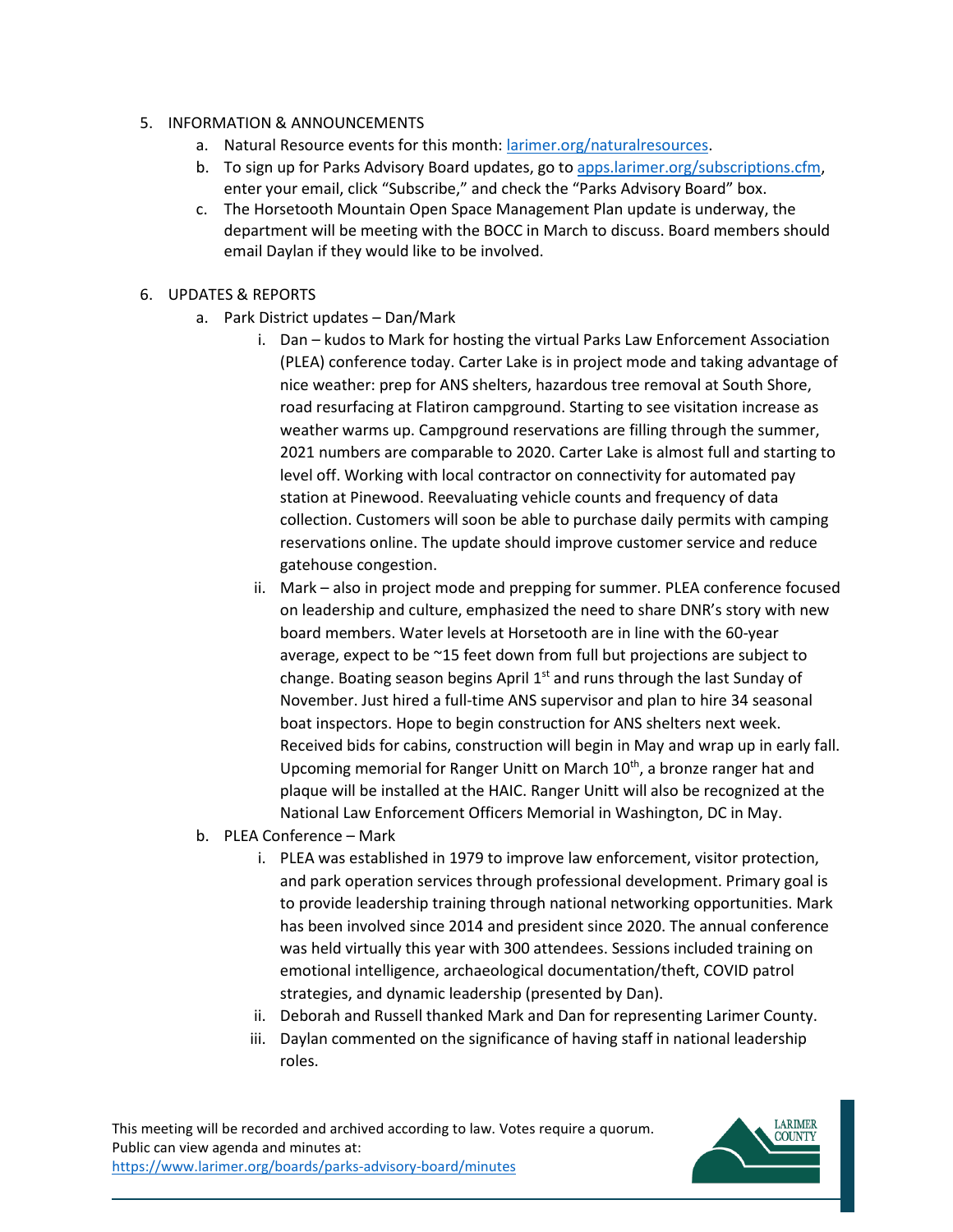- c. Operations Update Steve (Red Mountain District Manager and acting Visitor Services Manager)
	- i. Recap of 2020:
		- 1. COVID-19 response visitation at Parks and Open Spaces increased 20- 40%, operational staff deemed essential
		- 2. Mountain lion incident at Riverview RV Park
		- 3. In-service death of Ranger Unitt
		- 4. Cameron Peak/East Troublesome fire response 2 largest fires in CO history
	- ii. Ranger contact statistics:
		- 1. Full-time, commissioned rangers performed 54 arrests and responded to 1,665 calls ranging from fire, medical, SAR, car accidents, DUI, and traffic
		- 2. Seasonal rangers logged 1,200 miles of trail patrolled by bike or foot and made more than 62k contacts (463 citations, 11,970 verbal warnings, 200+ med calls, 207 water rescues)
	- iii. Rangers are developing innovative ideas for continued COVID response in 2021:
		- 1. Modifications to Ranger Excellence School
		- 2. New trailhead cameras and field technology
		- 3. Development of core teams to improve visitor data collection
	- iv. Russell asked about trail capacity, Steve said low capacity trailheads like Eagle's Nest and Red Mountain were full last year and similar trends are expected in 2021. It was noted Red Mountain and Soapstone reopened on March 1st.
- d. Horsetooth Public Safety Plan Mark
	- i. The plan is a multiagency approach with the LCSO, Road and Bridge, Poudre Fire Authority, and CO state patrol to address crime-related issues and outline a safe experience for visitors. A draft will be taken to the BOCC in April for review.
	- ii. Deborah asked how to address reckless driving afterhours. Mark said Road and Bridge have helped with nightly closures and road safety (e.g. new crosswalk at South Bay). LCSO and state patrol also assist with traffic control.
	- iii. Ruthie asked if the temporary parking lot cameras were effective and if they can be made permanent. Mark explained the LCSO has a mobile unit that is placed at day use areas and it's most effective when used for 2-3 weeks at a time.
	- iv. Russell asked about Reclamation's contribution. Mark said their security position has been vacant but Northern Water has a camera system on the dams that can be utilized to solve crimes.
	- v. Jill asked how equity and inclusion are incorporated in the plan. Mark said DNR's Community Relations and Public Information Supervisor, Korrie, is developing new messaging to address these issues. Daylan commented on barriers to outdoor recreation and said the department is taking steps to be more inclusive. Commissioner Kefalas mentioned the County's 5-year Strategic Plan has a strong DEI component.